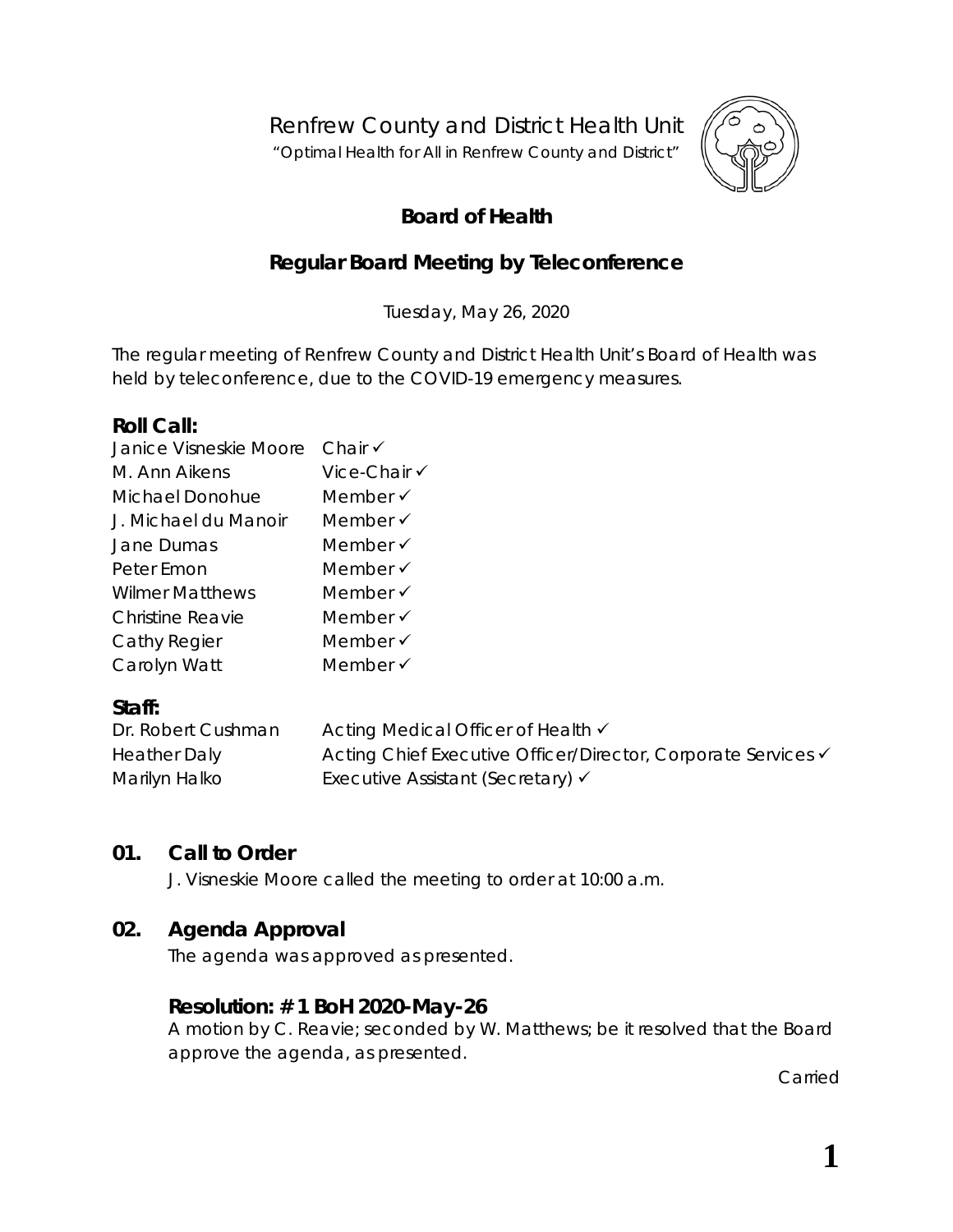| Yes | Name of Board Member    | No |
|-----|-------------------------|----|
|     | Aikens, M. Ann          |    |
|     | Donohue, Michael        |    |
|     | du Manoir, J. Michael   |    |
|     | Dumas, Jane             |    |
|     | Emon, Peter             |    |
|     | Matthews, Wilmer        |    |
|     | Reavie, Christine       |    |
|     | Regier, Cathy           |    |
|     | Visneskie Moore, Janice |    |
|     | Watt, Carolyn           |    |
|     | <b>Totals</b>           |    |

**Carried by: 10-0 Lost by:**

### **03. Declarations of Conflict of Interest**

There were no declarations of conflict of interest.

# **04. Minutes of Previous Meetings (Approval)**

- a. The meeting minutes for the Regular Board meeting held on Tuesday, April 28, 2020, via teleconference, were approved, as amended:
	- on page three—bullet three was removed—*Need a collaborative governance model with fair representation for Renfrew County and District*
	- on page six—second paragraph—added—H. Daly reported, at Dr. Cushman's request, that . . .

# **Resolution: # 2 BoH 2020-May-26**

A motion by C. Watt; seconded by C. Regier; be it resolved that the Board approve the minutes from the Regular Board meeting held on Tuesday, April 28, 2020, as amended.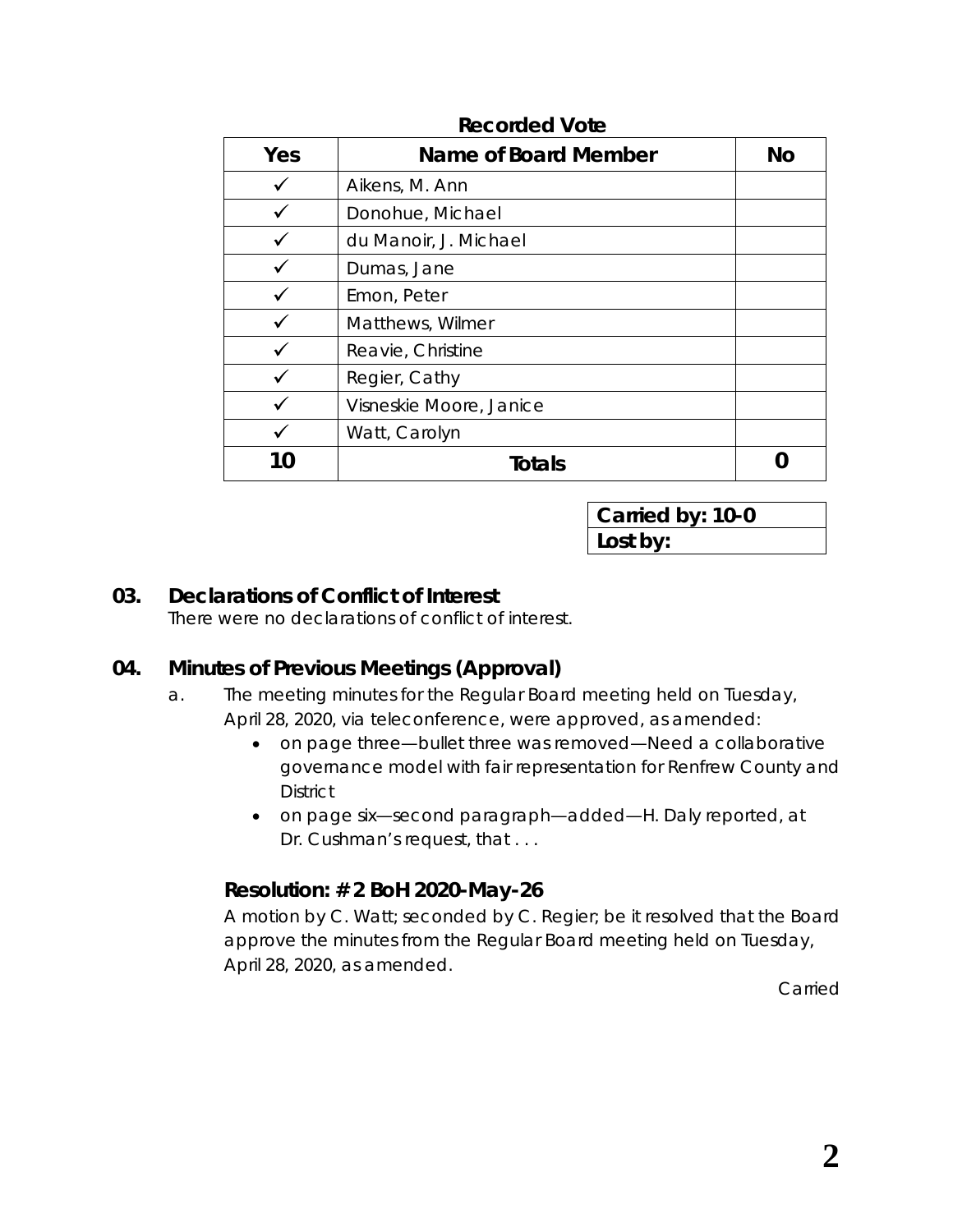| Yes | Name of Board Member    | No |
|-----|-------------------------|----|
|     | Aikens, M. Ann          |    |
|     | Donohue, Michael        |    |
|     | du Manoir, J. Michael   |    |
|     | Dumas, Jane             |    |
|     | Emon, Peter             |    |
|     | Matthews, Wilmer        |    |
|     | Reavie, Christine       |    |
|     | Regier, Cathy           |    |
|     | Visneskie Moore, Janice |    |
|     | Watt, Carolyn           |    |
|     | Totals                  |    |

**Carried by: 10-0 Lost by:**

### **05. Striking Committee Report**

M. A. Aikens presented a Striking Committee Report from the meeting which preceded today's BoH meeting, held by teleconference at 9:30 a.m.

The meeting was held to appoint a Resources Committee Chair when the position became vacant after provincially appointed Board Member Daniel Janke's term ended on April 25, 2020. Janke was reappointed as Resources Committee Chair at the January 8, 2020 Inaugural meeting.

Aikens reported that the Committee recommended J. M. du Manoir be appointed as Resources Committee Chair with the responsibility of also sitting as a member of the Board's Executive Committee. The recommendation included the appointment of Aikens as a member of the Resources Committee, too.

### **Resolution: # 3 BoH 2020-May-26**

A motion by C. Reavie; seconded by C. Regier; be it resolved that the Striking Committee recommends to the Board the appointment of J. M. du Manoir as Resources Committee Chair which also includes membership on the Board's Executive Committee and furthermore that M. A. Aikens be appointed as a member of the Resources Committee.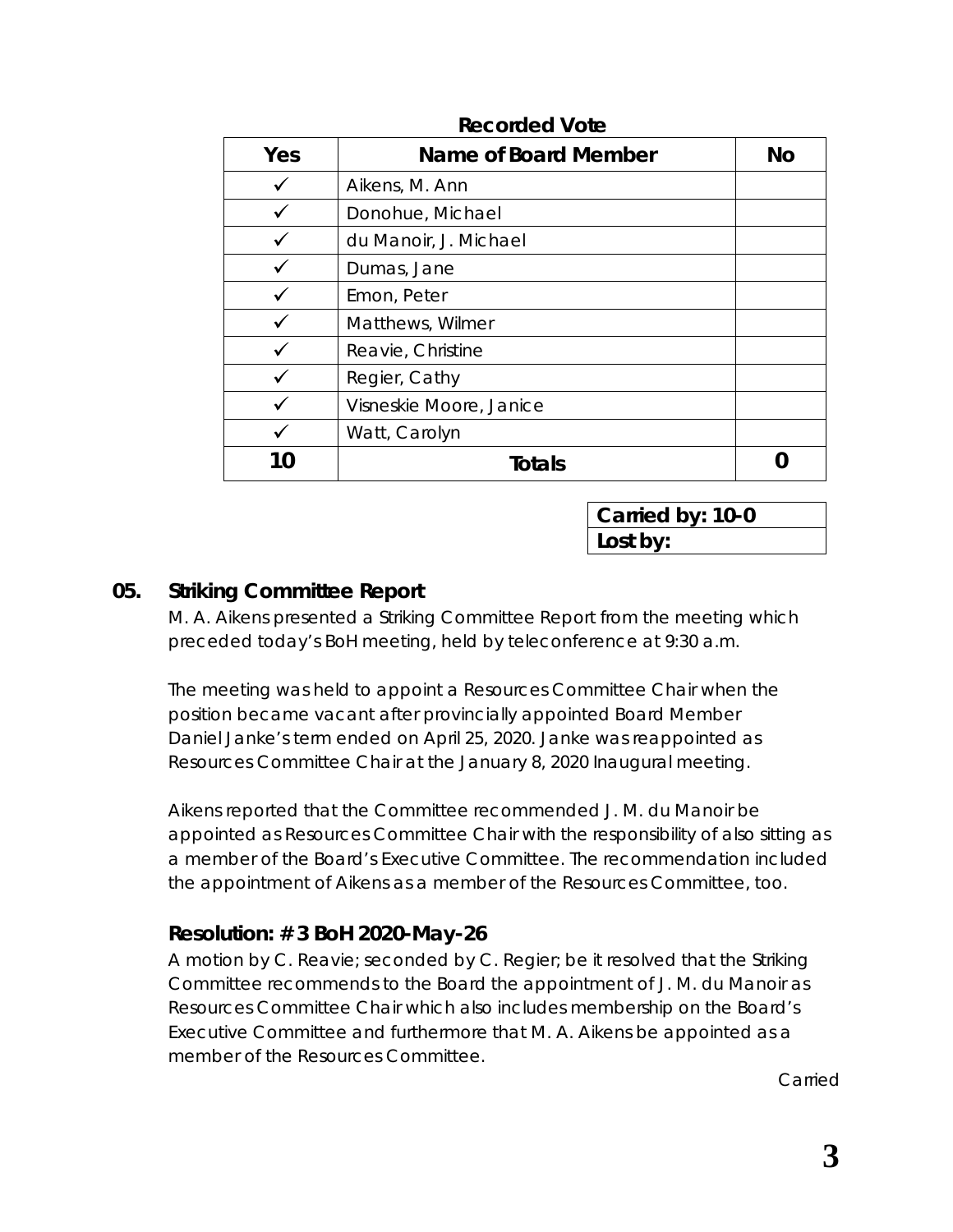| Yes | Name of Board Member    | <b>No</b> |
|-----|-------------------------|-----------|
|     | Aikens, M. Ann          |           |
|     | Donohue, Michael        |           |
|     | du Manoir, J. Michael   |           |
|     | Dumas, Jane             |           |
|     | Emon, Peter             |           |
|     | Matthews, Wilmer        |           |
|     | Reavie, Christine       |           |
|     | Regier, Cathy           |           |
|     | Visneskie Moore, Janice |           |
|     | Watt, Carolyn           |           |
|     | Totals                  |           |

**Carried by: 10-0 Lost by:**

There was a fulsome discussion regarding the call for the Striking Committee to meet to appoint a new Resources Committee Chair. During the COVID-19 pandemic it was acknowledged that the Board gave permission to the Visneskie Moore, Aikens and Emon to meet, via teleconference, when necessary. The decision to call the Striking Committee meeting was reached at a teleconference held by the group.

# **06. Report to the Board—Acting Medical Officer of Health**

Dr. Robert Cushman, Acting Medical Officer of Health, Renfrew County and District Health Unit, presented the following report to the Board:

• [Report to the Board](https://www.rcdhu.com/wp-content/uploads/2020/07/Report-to-the-Board-Dr.-Robert-Cushman-MOHA-2020-May-26.pdf)

Pages four, five and six of the Report will be extracted, corrected and added as an [addendum](https://www.rcdhu.com/wp-content/uploads/2020/07/Addendum-pages-4-5-and-6-Report-to-the-Board-2020-May-26.pdf) that includes:

- COVID-19 Intake Log Totals as of May 23, 2020
- COVID-19 Intake Log Weekly Totals by Organization Type
- COVID-19 Intake Log Weekly Totals by Topics Covered.

Dr. Cushman answered questions from the Board regarding RCDHU's COVID-19 strategies.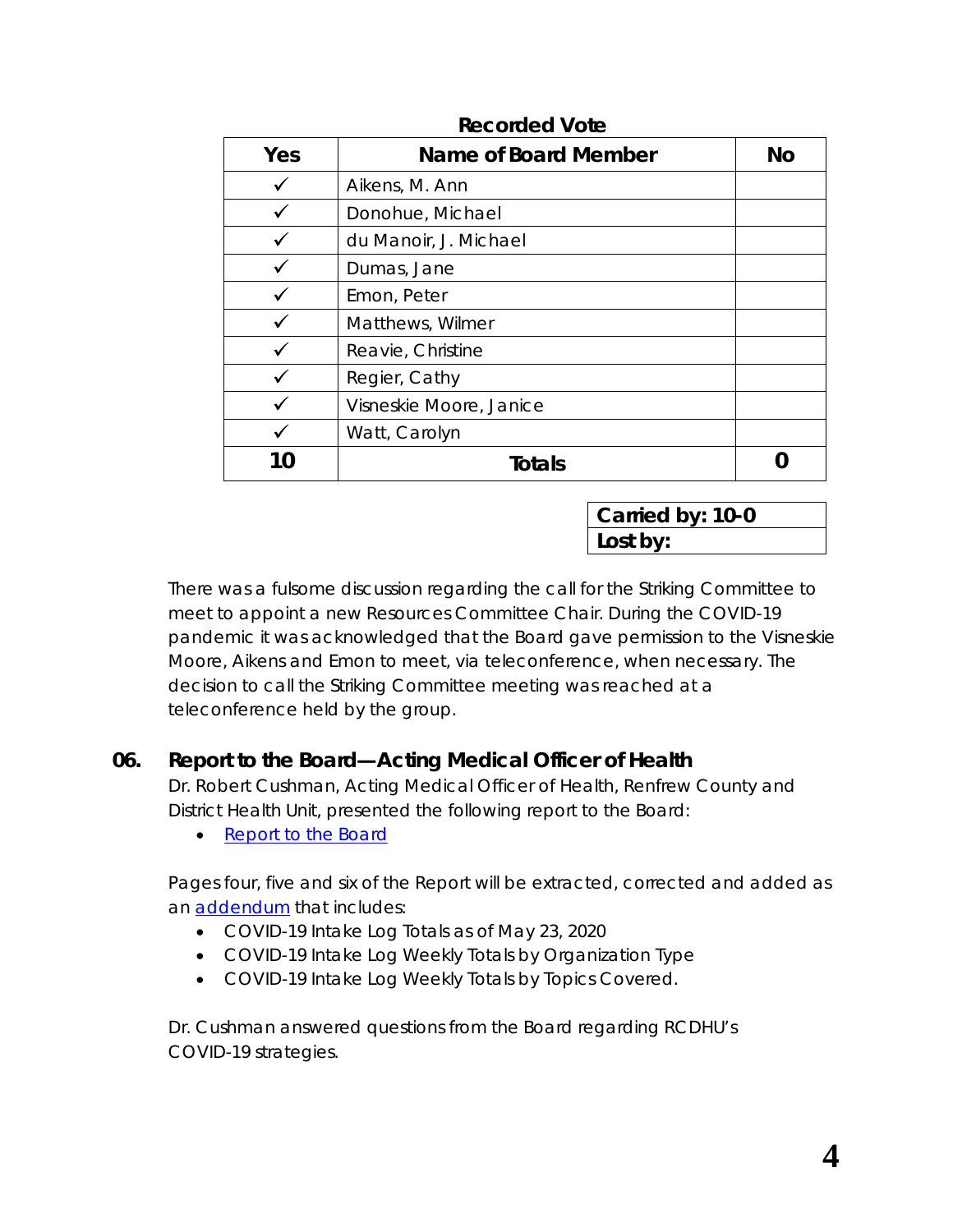# **Resolution: # 4 BoH 2020-May-26**

A motion by C. Watt; seconded by J. Dumas; be it resolved that the Board accept the written Report to the Board from Dr. Robert Cushman, Acting Medical Officer of Health, as amended.

Carried

| Yes | Name of Board Member    | <b>No</b> |
|-----|-------------------------|-----------|
|     | Aikens, M. Ann          |           |
|     | Donohue, Michael        |           |
|     | du Manoir, J. Michael   |           |
|     | Dumas, Jane             |           |
|     | Emon, Peter             |           |
|     | Matthews, Wilmer        |           |
|     | Reavie, Christine       |           |
|     | Regier, Cathy           |           |
|     | Visneskie Moore, Janice |           |
|     | Watt, Carolyn           |           |
| 10  | <b>Totals</b>           |           |

**Recorded Vote**

**Carried by: 10-0 Lost by:**

At 10:28 a.m. Karen Black, CPA, CA, Scott Rosien Black & Locke joined the teleconference

# **07. 2018 RCDHU Audited Financial Statements Presentation**

K. Black, CPA, CA, Scott Rosien Black & Locke, verbally presented the *[Financial](https://www.rcdhu.com/wp-content/uploads/2020/07/Financial-Statements-for-RCDHU-2019.pdf)  [Statements of Renfrew County and District Health Unit Year ended December 31,](https://www.rcdhu.com/wp-content/uploads/2020/07/Financial-Statements-for-RCDHU-2019.pdf)  [2019](https://www.rcdhu.com/wp-content/uploads/2020/07/Financial-Statements-for-RCDHU-2019.pdf)* (RCDHU Audited Financial Statements) during the teleconference meeting. Black stepped through the statements, page by page and answered questions raised by the Board, as they arose.

At 11:11 a.m. C. Watt hung up the connection to the teleconference and vacated the meeting.

# **Resolution: # 5 BoH 2019-May-26**

A motion by W. Matthews; seconded by C. Reavie; be it resolved that Board accept the Financial Statements for the year ended December 31, 2019, and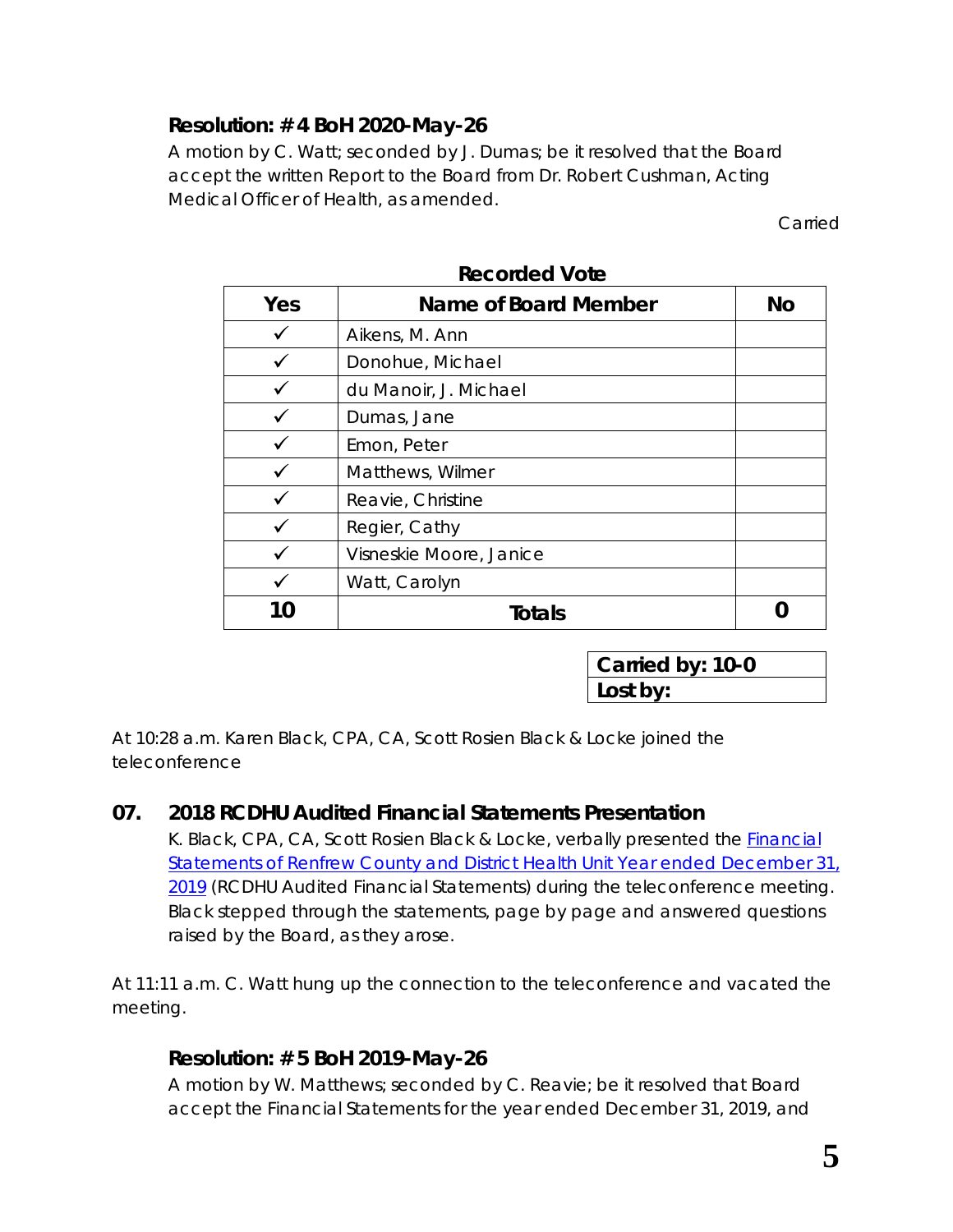further that the Chair and Vice-Chair sign the Statements.

Carried

| Yes | Name of Board Member                         | No |
|-----|----------------------------------------------|----|
|     | Aikens, M. Ann                               |    |
|     | Donohue, Michael                             |    |
|     | du Manoir, J. Michael                        |    |
|     | Dumas, Jane                                  |    |
|     | Emon, Peter                                  |    |
|     | Matthews, Wilmer                             |    |
|     | Reavie, Christine                            |    |
|     | Regier, Cathy                                |    |
|     | Visneskie Moore, Janice                      |    |
|     | Watt, Carolyn (vacated the meeting at 11:11) |    |
| g   | <b>Totals</b>                                |    |

**Recorded Vote**

**Carried by: 9-0 Lost by:**

# **08. Correspondence**

The Board received the following correspondence:

| Subject: |                                                                               | From:                                              | Action:                                                           |  |
|----------|-------------------------------------------------------------------------------|----------------------------------------------------|-------------------------------------------------------------------|--|
| a.       | Monitoring of Food<br>Affordability and Food<br>Insecurity                    | • Peterborough<br><b>Public Health</b>             | • Sent by email on 2020-<br>$Apr-30$<br>• Received as information |  |
| b.       | <b>Ontario Poverty</b><br><b>Reduction Strategy</b>                           | • Timiskaming<br><b>Health Unit</b>                | • Sent by email on 2020-<br>$May-01$<br>Received as information   |  |
| C.       | Basic Income for<br>Income Security during<br>COVID-19 Pandemic<br>and Beyond | • Simcoe Muskoka<br><b>District Health</b><br>Unit | • Sent by email on 2020-<br>$May-20$<br>• Received as information |  |
| d.       | alPHa Information<br><b>Break</b>                                             | • Association of<br>Local Public<br>Health (alPHa) | • Sent by email on 2020-<br>May-20<br>• Received as information   |  |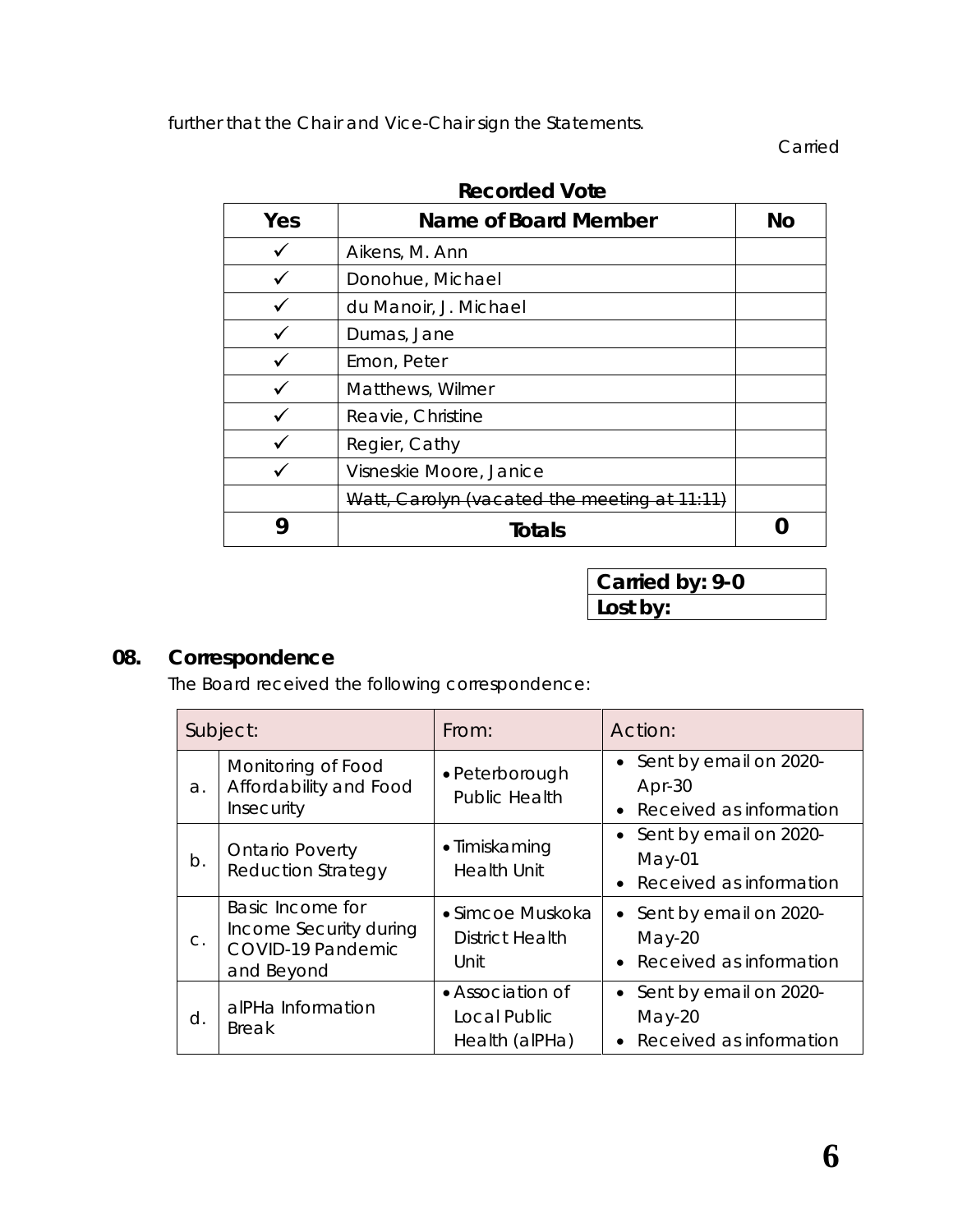## **09. Staff Reports**

#### a. Report to the Board—Briefing Note

H. Daly provided a written report to the Board, linked below, that included the ongoing progress of the Pembroke Office relocation project and the extension of the lease agreement with the County of Renfrew:

• Briefing Note-May 2020

A fulsome discussion followed.

As a result of the discussion, the Board voted unanimously, as shown in the recorded vote below, to table the first motion referenced in Daly's briefing note:

### **Resolution: # 6 BoH 2020-May-26**

A motion by M. A. Aikens; seconded by W. Matthews; be it resolved that the Board having received the revised budget projections for the renovation/relocation project which is revised to include bids received from the three prequalified General Contractors, May 22, 2020,

AND based on the selection committee's recommendation to proceed with the lowest bidder with ability to deliver the project to completion within project timelines,

AND based on the successful meeting with the committee and the bidder to clarify and answer questions related to the successful completion of the project, THAT the board of health for Renfrew County and District Health Unit approve the committee's recommendation to proceed with the renovation and retrofit project immediately.

Recorded vote to table Resolution # 6 BoH 2020-May-26:

| Yes | Name of Board Member  | No |
|-----|-----------------------|----|
|     | Aikens, M. Ann        |    |
|     | Donohue, Michael      |    |
|     | du Manoir, J. Michael |    |
|     | Dumas, Jane           |    |
|     | Emon, Peter           |    |
|     | Matthews, Wilmer      |    |
|     | Reavie, Christine     |    |

**Recorded Vote**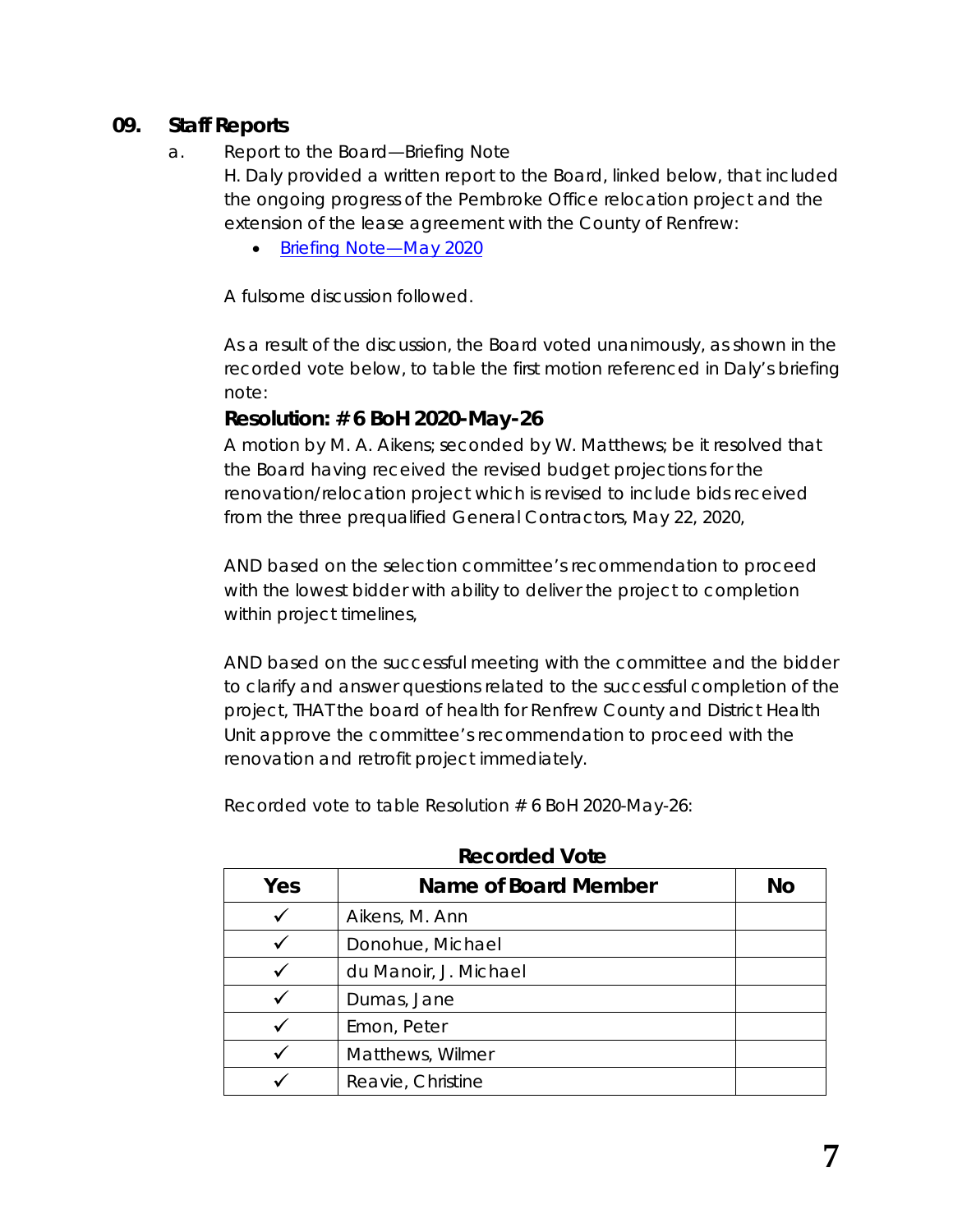| Regier, Cathy                                |  |
|----------------------------------------------|--|
| Visneskie Moore, Janice                      |  |
| Watt, Carolyn (vacated the meeting at 11:11) |  |
| <b>Totals</b>                                |  |

**Carried by: 9-0 Lost by:**

The Chair call for a Special meeting to be held on Wednesday, May 27, 2020, at 3:00 p.m., to discuss further, with more extensive details to be provided by Daly, regarding tenders for the Pembroke office relocation project.

J. Dumas offered regrets for attendance at the Special meeting, due to other commitments.

The following motion addressed the third item in Daly's report—*Temporary accommodations*:

### **Resolution: # 7 BoH 2020-May-26**

A motion by C. Reavie; seconded by C. Regier; be it resolved that the Board for Renfrew County and District Health Unit approves the lease extension agreement with the County of Renfrew at 7 International Drive for reduced space totalling 11,966 square feet for the period of July 1, 2020 to October 31, 2020

AND the board approves the additional operating expense of \$47K for rent during the July 1 to October 31, 2020 period.

Carried

| Yes | Name of Board Member  | <b>No</b> |
|-----|-----------------------|-----------|
|     | Aikens, M. Ann        |           |
|     | Donohue, Michael      |           |
|     | du Manoir, J. Michael |           |
|     | Dumas, Jane           |           |
|     | Emon, Peter           |           |
|     | Matthews, Wilmer      |           |
|     | Reavie, Christine     |           |
|     | Regier, Cathy         |           |

#### **Recorded Vote**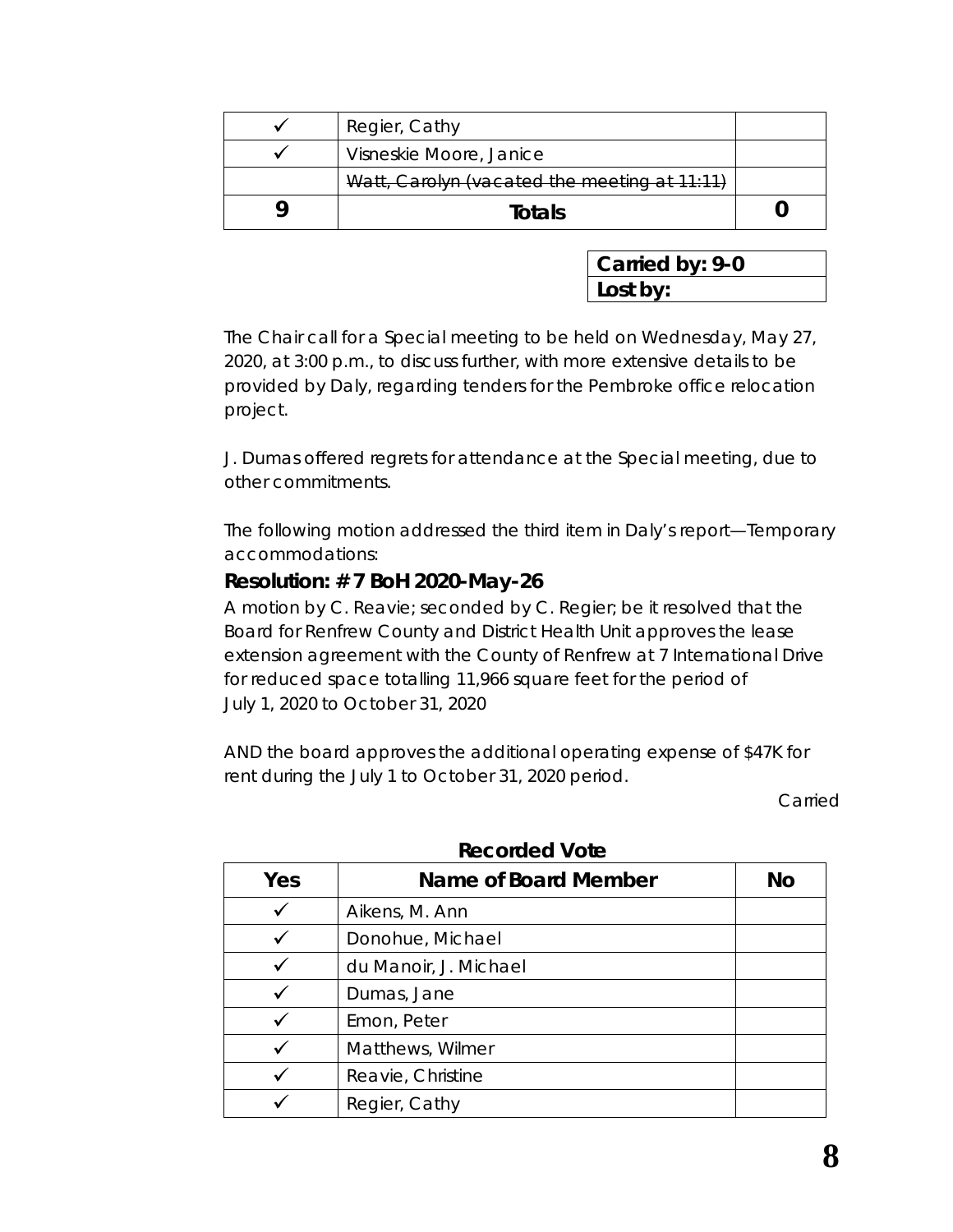| Visneskie Moore, Janice                      |  |
|----------------------------------------------|--|
| Watt, Carolyn (vacated the meeting at 11:11) |  |
| <b>Totals</b>                                |  |

**Carried by: 9-0 Lost by:**

### **Resolution: # 8 BoH 2020-May-26**

A motion by W. Matthews; seconded by J. Dumas; be it resolved that the Board accept the written report from H. Daly, Acting Chief Executive Officer/Director, Corporate Services, with the exception of motion # one of the Report.

Carried

| Yes | Name of Board Member                         | No |
|-----|----------------------------------------------|----|
|     | Aikens, M. Ann                               |    |
|     | Donohue, Michael                             |    |
|     | du Manoir, J. Michael                        |    |
|     | Dumas, Jane                                  |    |
|     | Emon, Peter                                  |    |
|     | Matthews, Wilmer                             |    |
|     | Reavie, Christine                            |    |
|     | Regier, Cathy                                |    |
|     | Visneskie Moore, Janice                      |    |
|     | Watt, Carolyn (vacated the meeting at 11:11) |    |
| g   | <b>Totals</b>                                |    |

**Carried by: 9-0 Lost by:**

#### **10. New Business**

a. Executive Committee Meetings

P. Emon, Executive Committee Chair, recommended to the Board that the Executive Committee resume monthly meetings effective June 1, 2020, or at the call of the Chair.

# **Resolution: # 9 BoH 2020-May-26**

A motion by P. Emon; seconded by M. Donohue; be it resolved that the

### **Recorded Vote**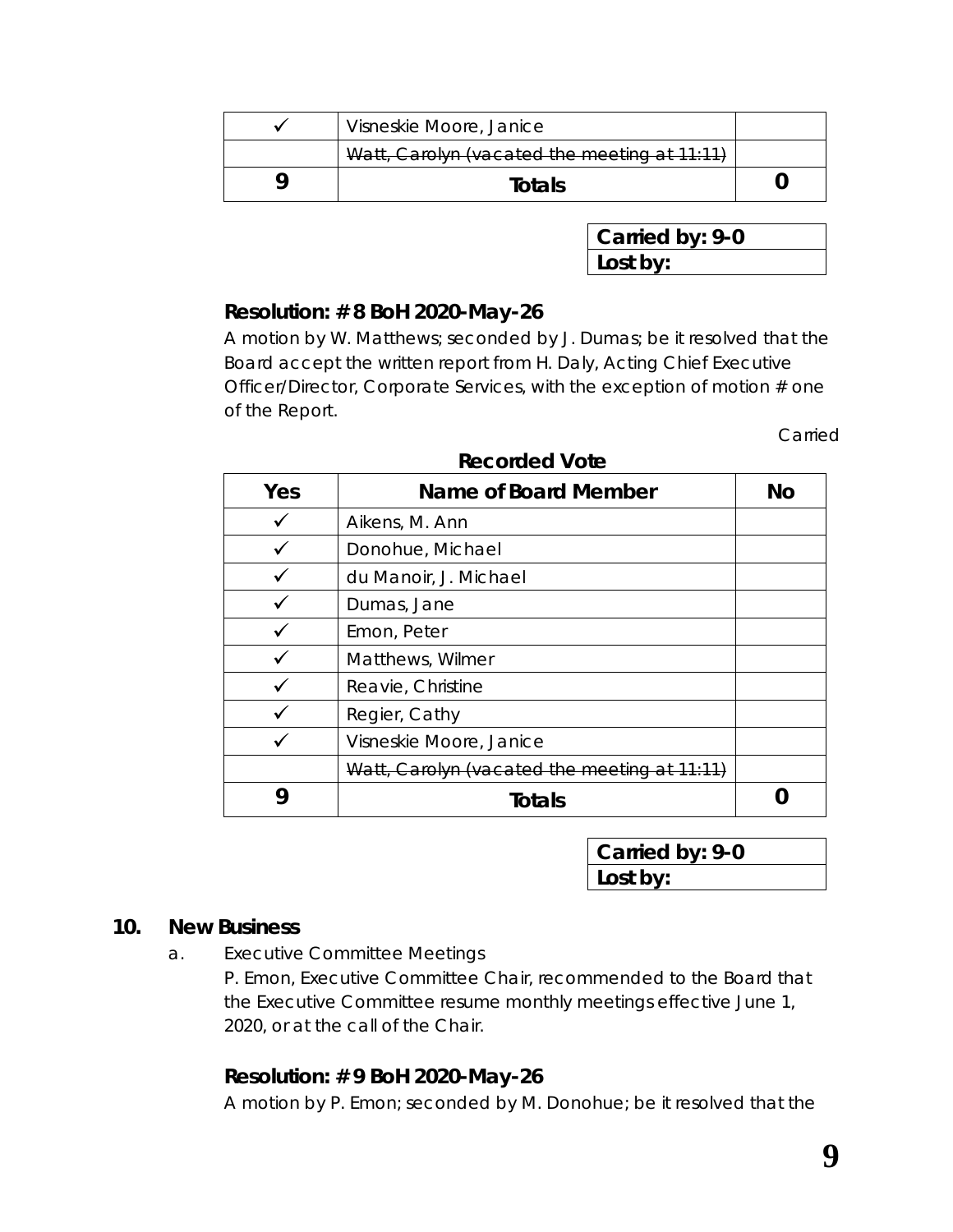Board approve the resumption of Executive Committee meetings, by teleconference, effective June 1, 2020, for monthly meetings or for meetings at the call of the Chair.

Carried

| Yes | Name of Board Member                         | <b>No</b> |
|-----|----------------------------------------------|-----------|
|     | Aikens, M. Ann                               |           |
|     | Donohue, Michael                             |           |
|     | du Manoir, J. Michael                        |           |
|     | Dumas, Jane                                  |           |
|     | Emon, Peter                                  |           |
|     | Matthews, Wilmer                             |           |
|     | Reavie, Christine                            |           |
|     | Regier, Cathy                                |           |
|     | Visneskie Moore, Janice                      |           |
|     | Watt, Carolyn (vacated the meeting at 11:11) |           |
|     | <b>Totals</b>                                |           |

**Recorded Vote**

| Carried by: 9-0 |  |
|-----------------|--|
| Lost by:        |  |

b. Regular Board Meetings by Teleconference—July and August 2020 The Board discussed item #19. *Meetings in July and August*—*Meetings generally do not occur in the summer months of July and August unless at the call of the Chair.*

As per the following motion, the Board agreed to meet on July 28, 2020 and August 25, 2020:

# **Resolution: # 10 BoH 2020-May-26**

A motion by P. Emon; seconded by W. Matthews; be it resolved that the procedural by-law item 19. be suspended to allow the Board to hold meetings, by teleconference, on July 28, 2020 and August 25, 020.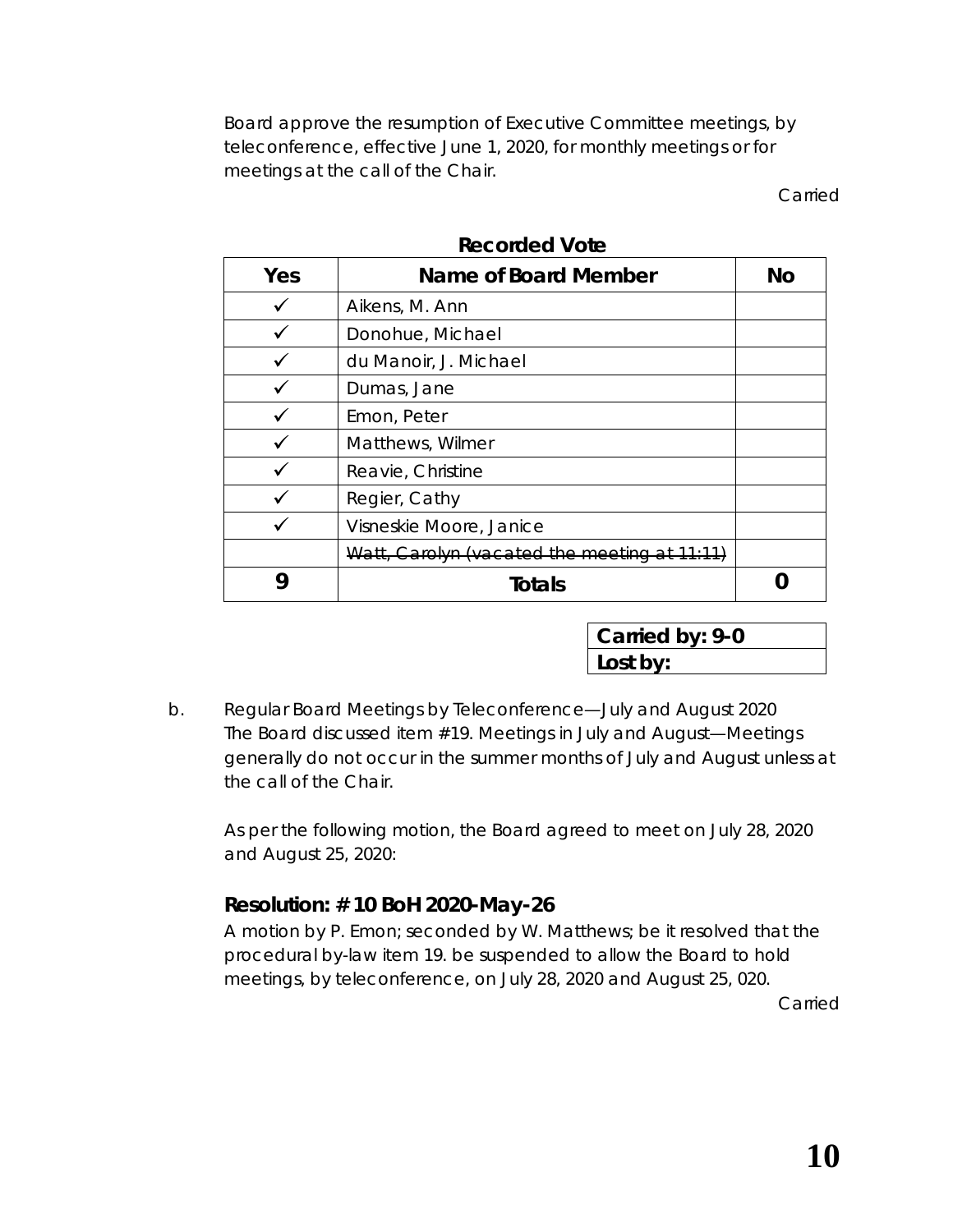| Yes | Name of Board Member                         | No |
|-----|----------------------------------------------|----|
|     | Aikens, M. Ann                               |    |
|     | Donohue, Michael                             |    |
|     | du Manoir, J. Michael                        |    |
|     | Dumas, Jane                                  |    |
|     | Emon, Peter                                  |    |
|     | Matthews, Wilmer                             |    |
|     | Reavie, Christine                            |    |
|     | Regier, Cathy                                |    |
|     | Visneskie Moore, Janice                      |    |
|     | Watt, Carolyn (vacated the meeting at 11:11) |    |
|     | Totals                                       |    |

**Carried by: 7-2 Lost by:**

# **11. Date of Next Meeting**

The next Regular Board of Health meeting is scheduled for Tuesday, June 30, 2020, at 10:00 a.m., by teleconference.

### **12. Adjournment**

### **Resolution: # 11 BoH 2020-May-26**

A motion by C. Reavie; seconded by C. Regier; be it resolved that the Board meeting be adjourned at 12:16 p.m.

Carried

| Yes | Name of Board Member  | Νo |
|-----|-----------------------|----|
|     | Aikens, M. Ann        |    |
|     | Donohue, Michael      |    |
|     | du Manoir, J. Michael |    |
|     | Dumas, Jane           |    |
|     | Emon, Peter           |    |
|     | Matthews, Wilmer      |    |
|     | Reavie, Christine     |    |
|     | Regier, Cathy         |    |

### **Recorded Vote**